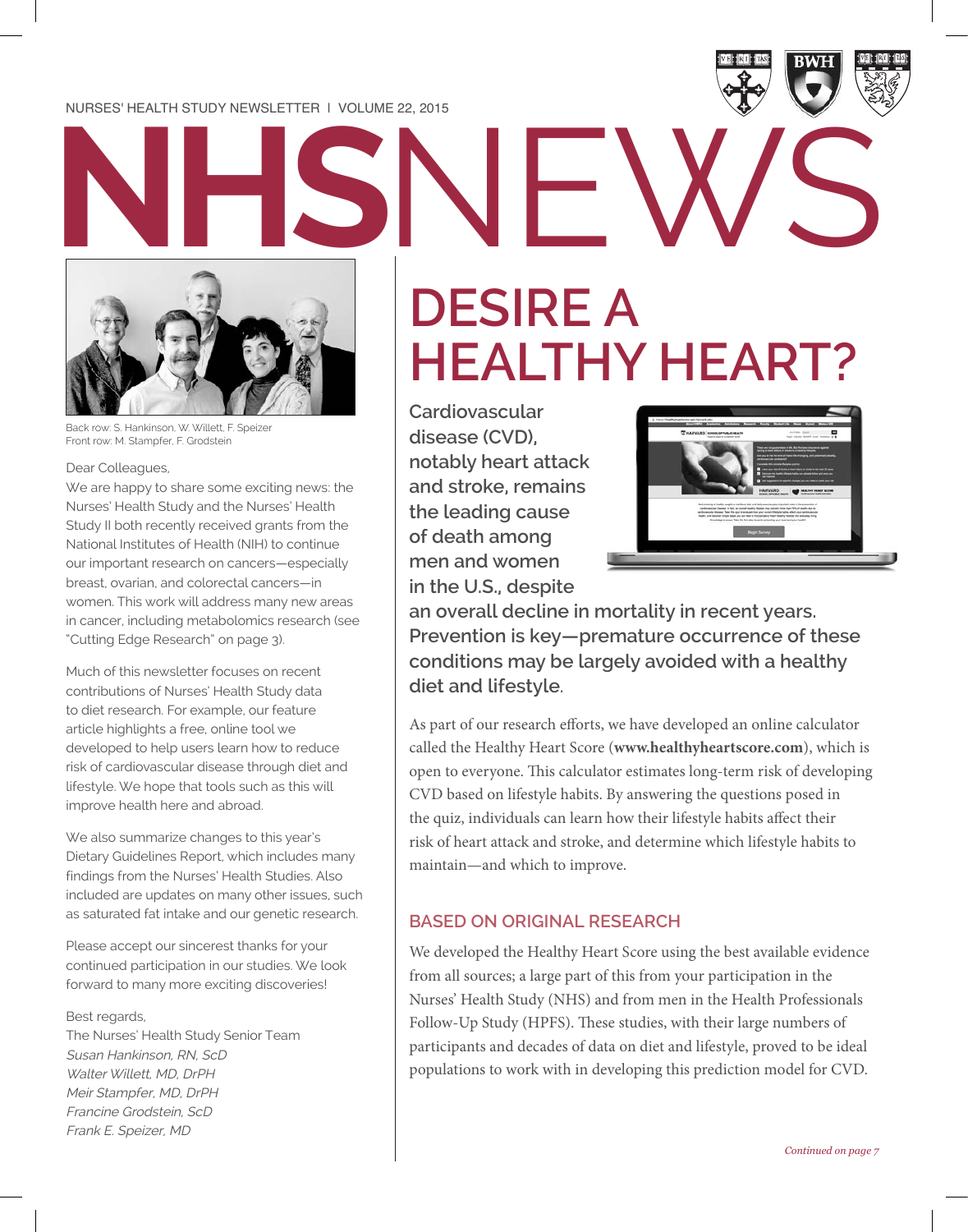# RECENT FINDINGS

#### **COFFEE CONSUMPTION AND DIABETES**

 $\overline{2}$ 

Previous studies have found that higher coffee intake is associated with a lower risk for type 2 diabetes, but no studies have examined how changes in coffee consumption habits influence subsequent risk of diabetes.

Using data from the NHS, NHS II, and HPFS, we found that participants who increased their coffee consumption by more than one cup per day over a four-year period had an 11 percent lower risk of type 2 diabetes in the subsequent four years compared to those who made no changes in consumption. Those who lowered their daily coffee consumption by more than one cup had a 17 percent higher risk of diabetes. Changes in consumption of decaffeinated coffee and caffeinated tea were not associated with changes in risk for type 2 diabetes. (Bhupathiraju et al. *Diabetologia.* 2014 Jul;57(7):1346-54)

## **MEDITERRANEAN DIET AND TELOMERE LENGTH**

The traditional Mediterranean diet—characterized by high intake of vegetables, fruits, nuts, legumes, whole grains, fish, and olive oil—has been consistently linked with an array of health benefits, including decreased risk of chronic disease and cancer.

We recently found that greater adherence to the Mediterranean diet was associated with longer telomeres, which are repetitive DNA sequences at the ends of chromosomes. Telomeres are considered biomarkers of aging. They get shorter every time a cell divides, and shorter telomeres have been associated with decreased life expectancy and increased risk of age-related diseases.

We calculated a Mediterranean Diet score, indicating extent of adherence to a traditional Mediterranean diet, among 4,676 women in the NHS. The difference in telomere length for each one-point change in the diet score was comparable, on average, to the difference in telomere length between women 1.5 years apart in age—meaning greater adherence to the Mediterranean diet may promote health and longevity. (Crous-Bou et al. *BMJ*. 2014;349:g6674)

## **DIET, HEARING LOSS, AND TINNITUS**

Hearing impairment and tinnitus, a ringing or buzzing sound in the ear that can be severely disabling, are both common in adults. Hearing impairment affects almost 48 million Americans, and nearly 25 million people in the U.S. experience tinnitus. Recent findings in the Nurses' Health Studies' Conservation of Hearing Study (CHEARS) identify potentially modifiable dietary factors that may help prevent or mitigate these conditions.

We found that women who ate two or more servings per week of any type of fish or shellfish had a 20 percent lower risk of hearing loss compared with those who rarely consumed fish. In addition, we found that compared with women who consumed the least amount of caffeine (less than one cup of coffee per day), those who consumed the equivalent of three to four cups of coffee per day had a 15 percent lower risk of tinnitus. (Curhan et al. *Am J Clin Nutr.* 2014;100(5):1371-1377. Glicksman et al. *Am J Med*. 2014:127(8):739-743)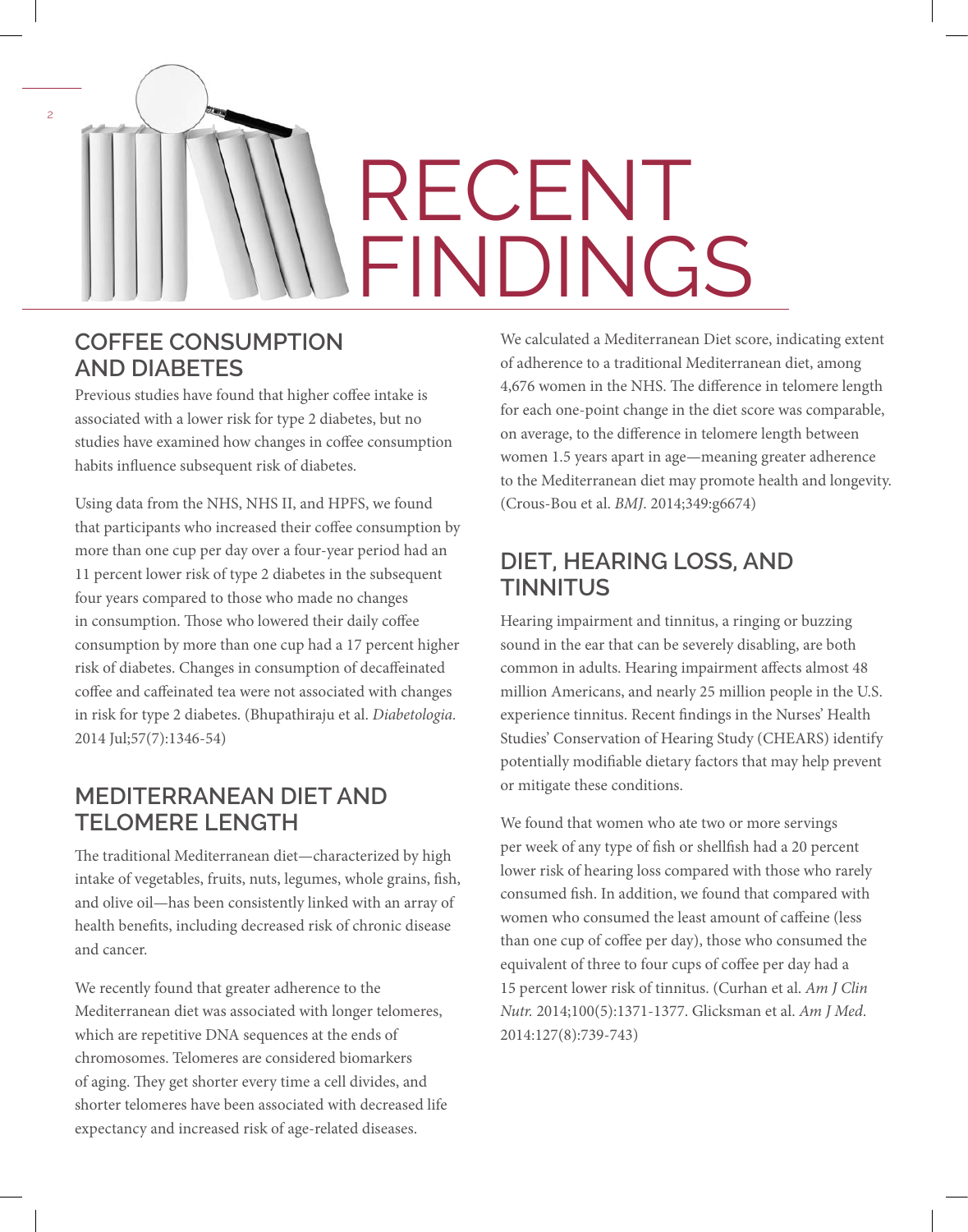#### **EARLY LIFE DIET AND BREAST CANCER**

Recent research in the NHS II suggests that red meat consumption in adolescence and early adulthood—but not necessarily in midlife and later—may increase breast cancer risk. Mammary glands may be particularly vulnerable to cancer development during early life due to rapid growth and division of cells. Other evidence suggests exposures that occur between menarche and first pregnancy may play a role in breast cancer development.

Among NHS II women, we found that each additional serving per day of red meat during adolescence was associated with a 21 percent increase in risk of

premenopausal breast cancer; an additional daily serving of red meat during early adulthood increased risk by 12 percent. Substituting red meat with fish, chicken, nuts, and legumes during adolescence and early adulthood appeared to lower risk of breast cancer.

Several mechanisms may explain adverse associations with red meat, including carcinogenic byproducts created during high-temperature cooking; animal fat and heme iron from red meat; and growth hormone residues in beef. (Farvid et al. *BMJ*. 2014;348:g3437. Farvid et al. *Int J Cancer.*  2015;136(8):1909-20)

## CUTTING EDGE RESEARCH **USING METABOLOMICS TO UNCOVER EARLY SIGNS OF DISEASE**

When proteins in your body metabolize food, they create substances (such as amino acids) used for cell functions called metabolites. The emerging field of metabolomics involves the study of alterations in these metabolites caused by disease.

Unlike a traditional assay that measures a single biological marker, a metabolomics assay simultaneously measures hundreds or thousands of metabolites. Studies utilizing blood samples or other biospecimens donated before disease development compare metabolite levels between individuals who did and did not go on to develop a particular health condition. Metabolites that differ between groups are considered candidate markers of early disease. Simply put, do the metabolites in the blood of healthy people look different from those who later get sick and if they do, what does it mean?

We recently initiated metabolomics research by combining data from the NHS and three other studies to examine whether pancreatic cancer, a cancer often diagnosed in an advanced stage, produces metabolic changes before diagnosis. The study found that elevated levels of certain essential amino acids were associated with a greater than twofold increased risk of future pancreatic cancer diagnosis. Thus, elevated levels of these amino acids may help facilitate earlier diagnosis of this difficult cancer. (Mayers et al. Nat Med. 2014;20(10):1193-8)

By incorporating metabolomics into NHS research, we hope to discover additional markers of early disease development and thus boost prevention and treatment strategies. Recently funded grants in the NHS and NHS II will use metabolomics to study early markers of breast, colon, and ovarian cancer; type 2 diabetes; amyotrophic lateral sclerosis (ALS); and rheumatoid arthritis.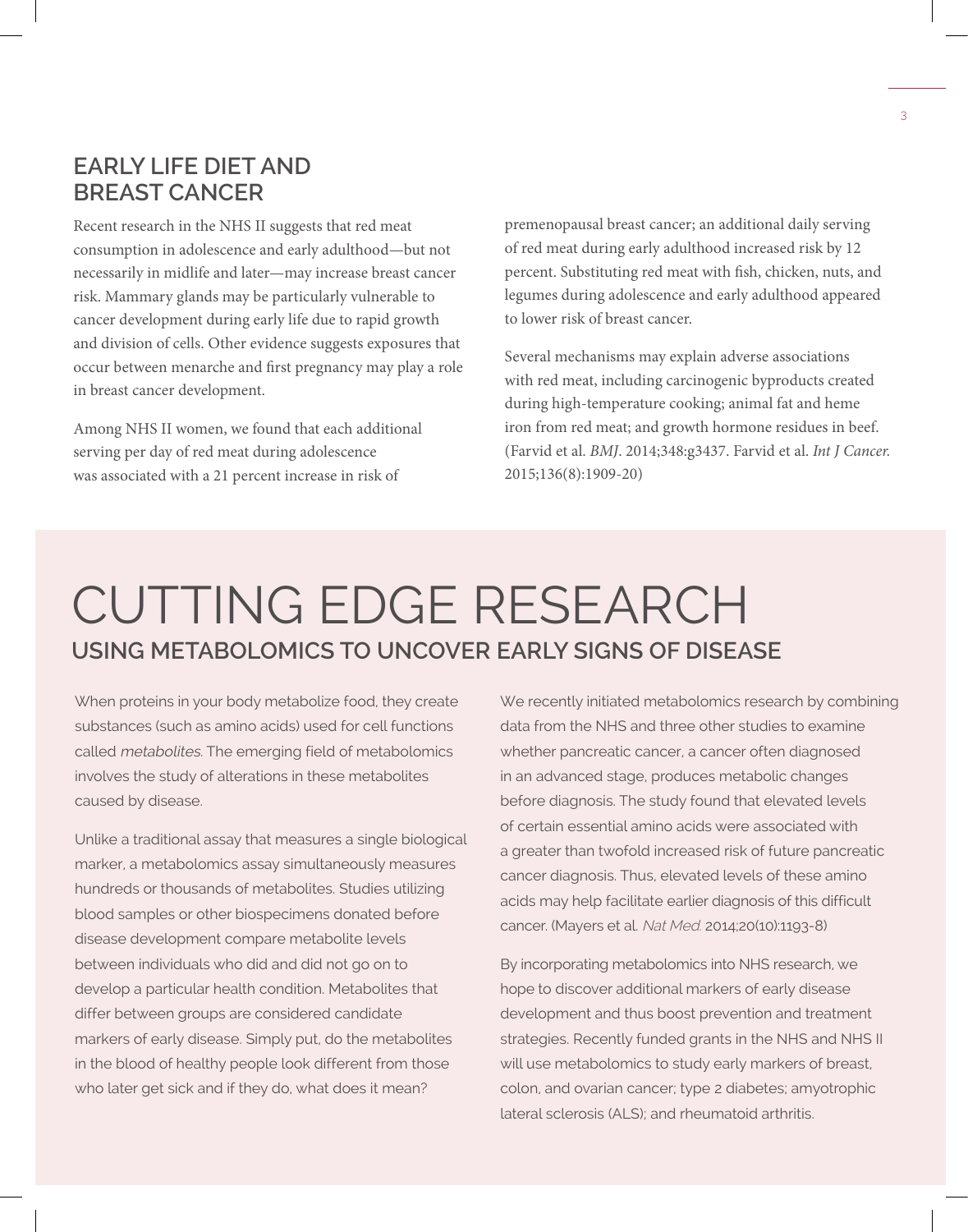# IN BRIEF

## **DIETARY GUIDELINES REPORT FOR 2015**

Earlier this year, the 2015 Dietary Guidelines Advisory Committee published a comprehensive report on the newest nutrition recommendations. The recommendations, which will inform the development of the national 2015 *Dietary Guidelines for Americans* policy later this year, are based on decades of research and include many findings from the Nurses' Health Studies.

As in previous years, the committee stressed healthy eating—more fruits, vegetables, whole grains, low-fat and nonfat dairy, legumes, nuts, and seafood; less sugar, salt, refined grains, red and processed meats, and saturated fats. The report continues to recommend minimizing consumption of artificial trans fat.

Notable changes to this year's report include easing restrictions on egg consumption, as recent studies indicate dietary cholesterol does not strongly affect blood cholesterol, an important risk factor for heart disease. There is also more evidence that coffee confers many benefits, such as reduced risk of type 2 diabetes and cardiovascular disease. Moreover, the report removes the restriction on total amount of fat in the diet; instead it emphasizes replacing unhealthy fats, such as saturated fat from butter, meats, and high fat dairy, with unsaturated fats from vegetable oils, nuts, seeds, and avocados.

The report provides other big-picture insights into health, including a shift in focus from individual nutrients to whole foods and overall diet patterns; the importance of physical activity; and the positive role plant-based diets play in environmental sustainability, among others. Please visit **www.health.gov/dietaryguidelines/2015-scientific-report**  to read the full report.

## **BUTTER IS NOT BACK**

The role of fats in our diet—particularly saturated fats—has stirred up controversial headlines lately. While



the media message has been confusing, our research results on fats and how they affect risk of coronary heart disease (CHD) are clear and consistent. Replacing saturated fat (found in butter, red meat) with polyunsaturated fat (found in nuts, vegetable oils) is associated with a lower risk of CHD.

In a recent meta-analysis, we reviewed 13 cohort studies that included more than 310,000 participants. We found that individuals who traded 5 percent of the calories they consumed from saturated fat sources for sources of linoleic acid, a main type of polyunsaturated fat, lowered their risk of CHD by 9 percent. This same group lowered their risk of death from CHD by 13 percent.

One of the reasons this swap from saturated fat to polyunsaturated fat lowers CHD risk has to do with blood cholesterol. Polyunsaturated fats decrease "bad" LDL cholesterol. An increase in "bad" LDL cholesterol may hasten plaque buildup in arterial walls, resulting in CHD.

Since all fats are not created equal, it makes a difference which type is consumed. To achieve a lower risk of CHD, the "swap" component is crucial—such as replacing butter or lard with vegetable oils, such as soybean, olive, canola, and corn oils.

For more information on the role of saturated fats, please read "Is Butter Really Back?" at **www.hsph.harvard.edu/ magazine-features/is-butter-really-back**. Another helpful resource is the Nutrition Source at **www.hsph.harvard.edu/ nutritionsource.**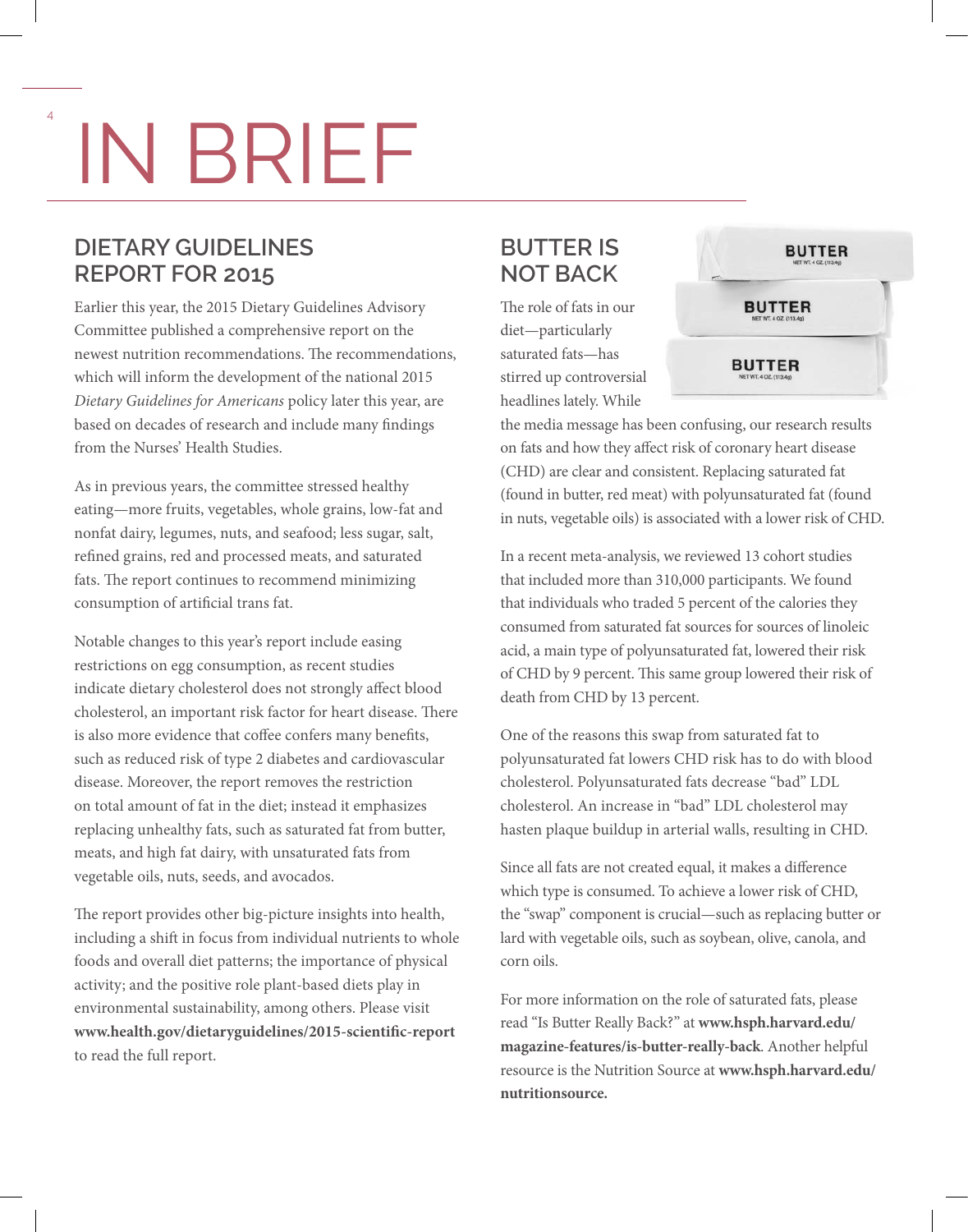# GENETIC RESEARCH UPDATE

## **BEYOND GENETICS**

The Nurses' Health Studies have been highly active in researching the roles of genes in complex diseases. We have studied individual variations in DNA called SNPs and conducted genome-wide association studies, which look at thousands of SNPs at the same time. We have also completed whole-genome sequencing—which maps the entire genetic code—of several dozen women with and without breast cancer. Although not yet useful to individuals, we hope these data will lead eventually to discovery of new genetic variants associated with breast cancer risk.

**GENETICS Genes are transcribed to RNA**

**GENE EXPRESSION RNA is translated into protein**

**METABOLOMICS Proteins create molecules for cell functions**

**MICROBIOME Bacteria in the body interact with human cells**

To complement this work, we have initiated research on additional factors which may provide further insight into disease development. For example, after genetic information from DNA is used to assemble proteins, certain proteins metabolize food and create substances, or metabolites, used for cell functions. New metabolomic assays have been developed to measure hundreds of metabolites in blood. As described in "Cutting Edge Research" (see page 3), we are beginning to incorporate this new technology into our research with the goal of discovering new markers in the future to help predict the development of cancer and other diseases.

We are also looking at the millions of bacteria in our intestines, called the microbiota. We recently completed a pilot stool collection in the NHS II in preparation for a larger study one day that will use gene sequencing to catalog the types of bacteria in each stool sample. We hope to conduct studies to evaluate whether microbiota differ between women with and without specific cancers. We anticipate that this biospecimen resource, albeit sometimes inconvenient or difficult to collect, may allow for future detailed research about the role of the microbiota in many aspects of human health.

# DATA **SECURITY**

Over the years, participants have shared with us their personal and private information. How do we protect that information and how safe is it?

NHS data are never stored on portable devices like phones, laptops, or tablets. The data files we use for analysis contain only study ID numbers. All names, addresses, and social security numbers are stored on a separate computer system that only a small and select group of senior staff can access. As a result, even our investigators do not know the identities of the participants in any given set of data.

What about hackers? For maximum security, we use state-of-the-art digital protection tools to prevent possible intrusions and our internal network is monitored constantly. We have been issued a Certificate of Confidentiality which allows us to refuse to disclose personally identifiable information to anyone. In the 39 years since the Nurses' Health Study began, we have never had a breach of private data.

In short, we protect your answers as we would protect our own private information. Confidentiality is critical to the NHS and we work hard to earn—and maintain—your trust.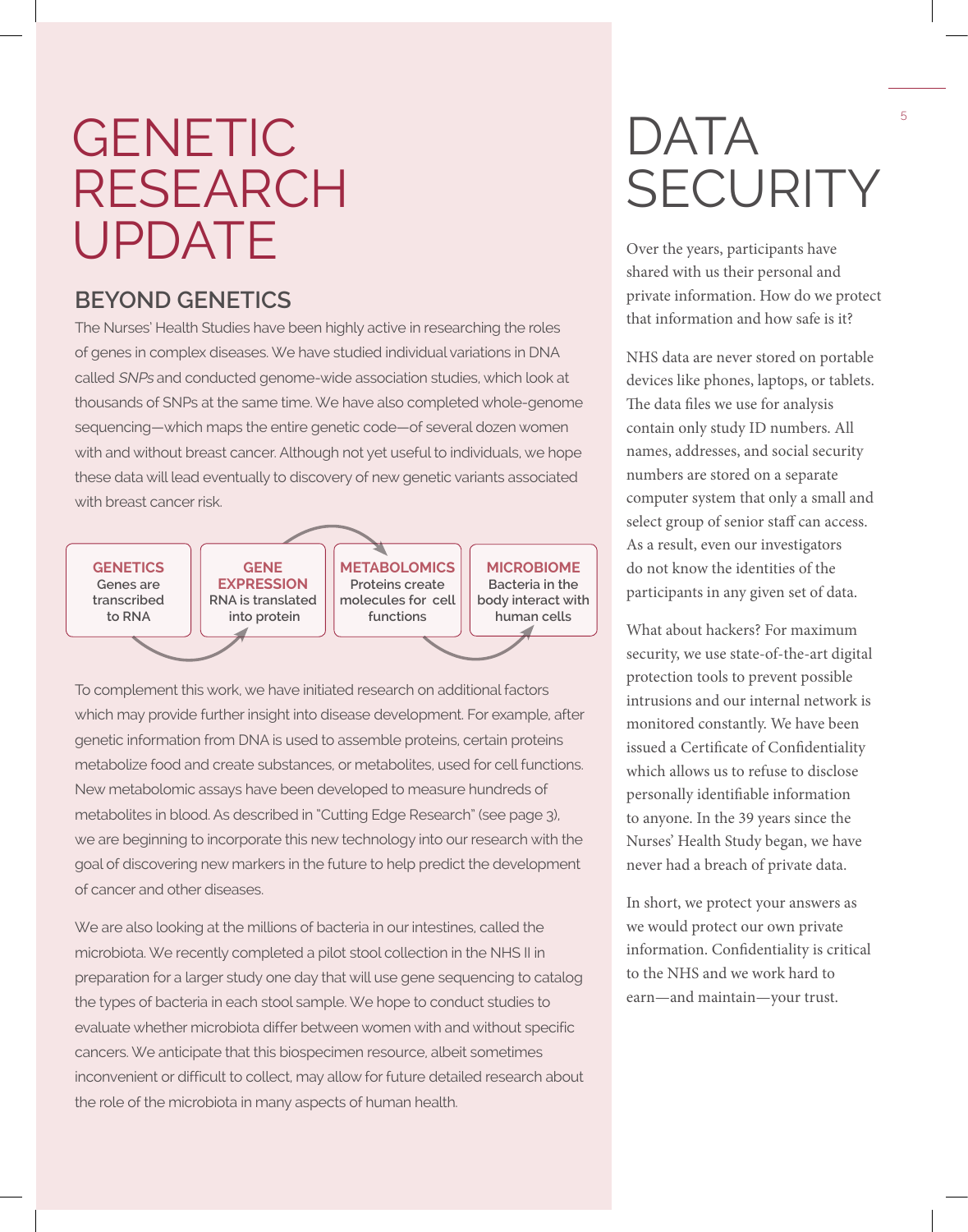

#### **GROWING UP TODAY STUDY**

Have you ever wondered how your early life behaviors and lifestyle may have influenced your health and well-being today? Thanks to the dedication of Growing Up Today Study (GUTS) participants—the children of women in the NHS II—we can investigate these relationships as they unfold.

In the last year, we have studied many complex health topics, including binge drinking, hypertension, depression, and obesity. For instance, recent GUTS research shows surprising findings about depression. Previous studies have suggested that girls who experienced an early menarche (first menstrual cycle) have an increased risk of adolescent depression. However, data collected on our questionnaires indicate that this relationship does not persist into the early twenties.

Findings like this are the result of the generous commitment of GUTS participants from across the country. If your children are part of GUTS, thank you for encouraging them to participate and for helping to make these important research activities possible. Even if it has been a few years since your child last participated, we would love to have them participate in the 2015 questionnaire. Please visit **www.gutsweb.org** for more information.

## **DIABETES AND WOMEN'S HEALTH**

Why do some women with a history of gestational diabetes eventually develop type 2 diabetes while others do not? Working in partnership with investigators from the

Eunice Kennedy Shriver National Institute of Child Health & Human Development (NICHD), we have enrolled more than 3,000 NHS II participants with a history of gestational diabetes in the Diabetes and Women's Health Study. In addition to supplemental questionnaires, nearly 1,000 participants also provided biological specimens. Over the next year we will be asking this group of women to complete further questionnaires and provide additional biological samples (blood, urine, and saliva). These resources will help us learn what may be done to prevent progression from gestational diabetes to type 2 diabetes in some women. Please visit **www.dwhstudy.org** to read more about the study.

## **NURSES' HEALTH STUDY 3**

Men are a growing part of the nursing world, and now male nurses can be part of our research too! The NHS3 is enrolling both male and female nurses and nursing students between the ages of 19 and 46. The first 100 men have joined already, and we hope to reach 20,000 alongside our goal of 100,000 women.

We're asking for your help in spreading the word about this huge development in the Nurses' Health Study. After all, most of the NHS3 participants have learned about the study from participants like you! We hope you will continue encouraging your nurse colleagues, both male and female, to visit **www.nhs3.org** and join this new study. With your help, we hope to make the NHS3 a success.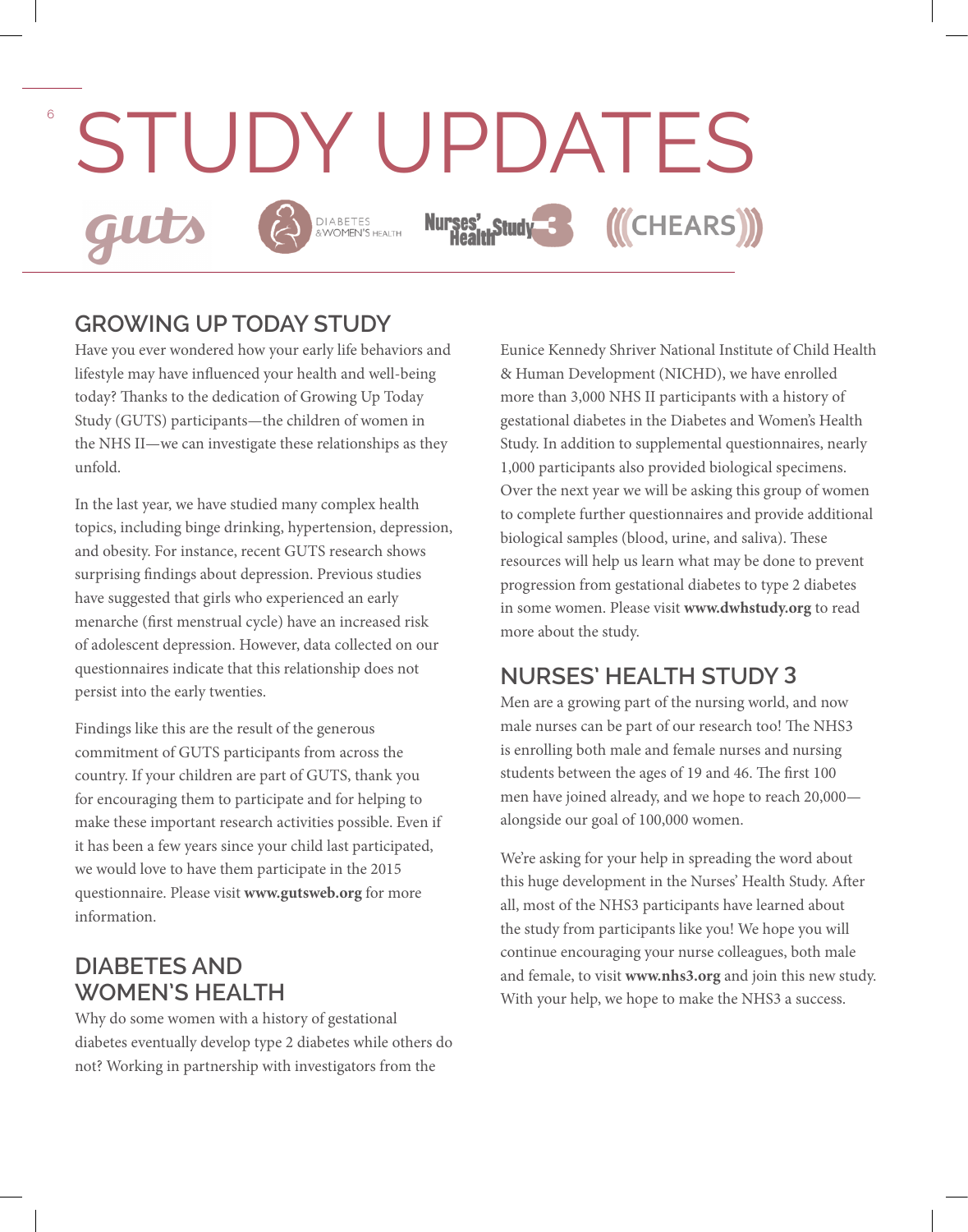## **CONSERVATION OF HEARING STUDY (CHEARS)**

The CHEARS *Audiology Assessment Arm* is a groundbreaking, large-scale assessment of hearing over time. We are thrilled to report that over 3,300 NHS II CHEARS participants have already had their hearing tested by audiologists at 19 major medical centers across the country. These participants will undergo a follow-up hearing test in three years. Our goal is twofold: identify factors that may influence hearing, and detect early-stage changes in hearing, which may prevent further loss.

In addition, over 40,000 participants in the NHS and NHS II have provided detailed hearing-related information for CHEARS by completing the Hearing Study Supplementary Questionnaire. We hope to obtain additional funding so many more participants can have their hearing tested as part of this study. Please visit the CHEARS website at **www.chearsstudy.org** to learn more about the study.

#### *"Desire a Healthy Heart?" continued from page 1*

We tracked the development of CVD among healthy participants over a 24-year period, including 61,025 women (of whom 3,775 developed CVD) and 34,478 men (of whom 3,506 developed CVD). Since many factors may contribute to an individual's risk of CVD (by either increasing or decreasing risk), we chose the nine most critical diet and lifestyle factors that best predict CVD development over 20 years (see diagram at right).

#### **HOW TO USE THE CALCULATOR**

The Healthy Heart Score is a simple online quiz that takes just a few minutes to complete. (Participation is anonymous and you may opt out of having your data stored.) Once finished, users receive a snapshot of their overall CVD risk (low, moderate, or high) along with a printable, personalized assessment of recommended lifestyle habits and practical tips for maintaining and improving cardiovascular health. Helpful resources are linked throughout the calculator/quiz for more detailed information.

#### **TARGET AUDIENCE**

Anyone can use the online calculator, though the results may be especially useful to women and men who are 40 years or older and who do not have major CVD risk factors, such as hypertension or high cholesterol (which are usually the focus of clinical treatment). Since many adults who develop CVD are not at high risk by "conventional" standards, the Healthy Heart Score hopes to pinpoint this group of otherwise healthy individuals by addressing lifestyle habits *before* harmful risk factors develop.

#### **CRITICAL DIET AND LIFESTYLE FACTORS THAT PREDICT CVD DEVELOPMENT**

| Increase Risk of CVD                                                              | Decrease Risk of CVD                                                                       |
|-----------------------------------------------------------------------------------|--------------------------------------------------------------------------------------------|
| Smoking<br>Excess body weight<br>Sugary/sweet beverages<br>Red and processed meat | Fruits and vegetables<br>Exercise<br><b>Nuts</b><br>Whole grains<br>Alcohol, in moderation |

#### **FUTURE PLANS**

The diet and lifestyle factors included in the calculation of the Healthy Heart Score were chosen for their ability to predict CVD development in men and women. However, other factors, particularly those relevant to women, could also be important. For example, the American Heart Association recently recommended that a woman's history of preeclampsia, a common hypertensive disorder of pregnancy, be considered as a risk factor for CVD. We are working now to be the first study to test whether including a history of pregnancy complications will improve the accuracy of the Healthy Heart Score for women.

#### **WHY IT IS SO VALUABLE**

The Healthy Heart Score can serve as an important public health screening tool, reaching a broad audience where it can have a major impact for preventing CVD. This is an important way in which you—and the research in which you participate—are helping improve health in this country. (Chiuve et al. *J Am Heart Assoc.* 2014;3:e000954)



**Please visit www.healthyheartscore.com to start your own assessment of CVD risk**